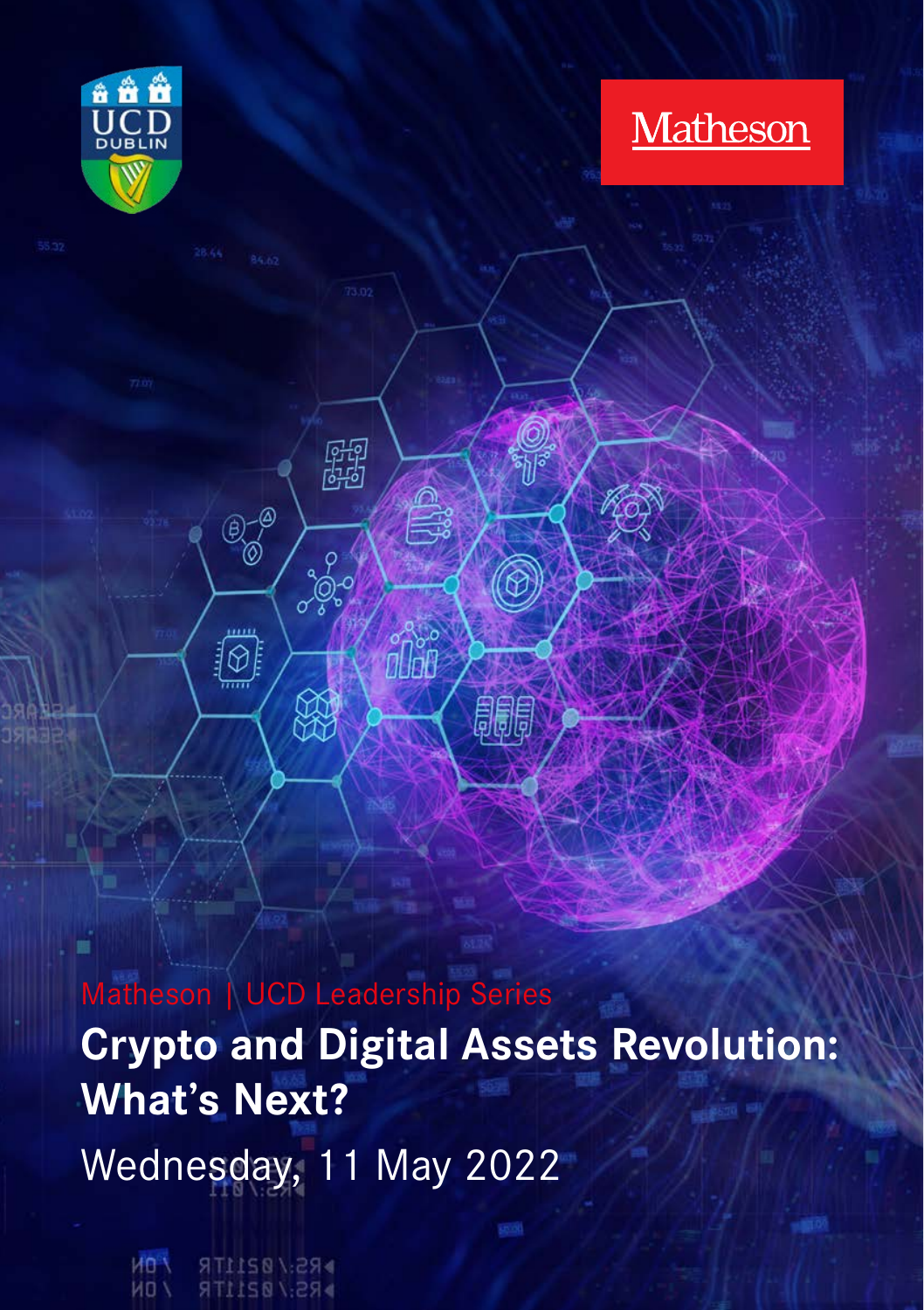# **Schedule**

| <b>START TIME</b>                   | <b>SESSION</b>                                                                                              | <b>SPEAKERS</b>                                                                                                                                                                                                                                                                                                                            |
|-------------------------------------|-------------------------------------------------------------------------------------------------------------|--------------------------------------------------------------------------------------------------------------------------------------------------------------------------------------------------------------------------------------------------------------------------------------------------------------------------------------------|
| $8:30$ am - 9:00 am                 | Onsite<br>Registration /<br>Networking                                                                      |                                                                                                                                                                                                                                                                                                                                            |
| $9:00$ am $-9:10$ am                | Welcome and<br><b>Opening Remarks</b>                                                                       | MC: Rory O'Keeffe, Partner, Technology and<br>Innovation Group, Matheson<br>Dr Niamh Howlin, Dean of Law, UCD Sutherland<br>School of Law, University College Dublin                                                                                                                                                                       |
| $9:10$ am $-9:30$ am                | In conversation<br>with                                                                                     | Rory O'Keeffe, Partner, Technology and Innovation<br>Group, Matheson<br>John Whelan, Managing Director of Crypto & Digital<br>Assets, Santander Corporate & Investment Bank                                                                                                                                                                |
| $9:30$ am - 10:20 am                | Panel<br>Digital Assets -<br>the Opportunities,<br><b>Challenges and</b><br><b>Potential for</b><br>Ireland | Chair: Anne-Marie Bohan, Partner, Head of<br>Technology and Innovation Group, Matheson<br>Professor Joyce O'Connor, Founding President of<br>the National College of Ireland (NCI), Co Founder<br><b>Block W</b><br>Gillian Lynch, CEO of Ireland & Europe, Gemini<br>Rory O'Keeffe, Partner, Technology and Innovation<br>Group, Matheson |
| $10:20$ am $-10:35$ am              | Networking Tea /<br>Coffee break                                                                            |                                                                                                                                                                                                                                                                                                                                            |
| 10:35 am - 10:55 am                 | In conversation<br>with                                                                                     | Joe Beashel, Partner, Head of Regulatory Risk<br>Management and Compliance, Matheson<br>Martin Moloney, Secretary General, IOSCO                                                                                                                                                                                                           |
| $10:55am - 11:00 am$                | <b>Closing Remarks</b>                                                                                      | <b>Michael Jackson, Managing Partner, Matheson</b>                                                                                                                                                                                                                                                                                         |
| 11:00 am - 11:30 am<br><b>UMPER</b> | Networking /<br><b>Light Snacks</b><br>$CQ$ / $QT$                                                          |                                                                                                                                                                                                                                                                                                                                            |

**MO \ RS:/021ITR**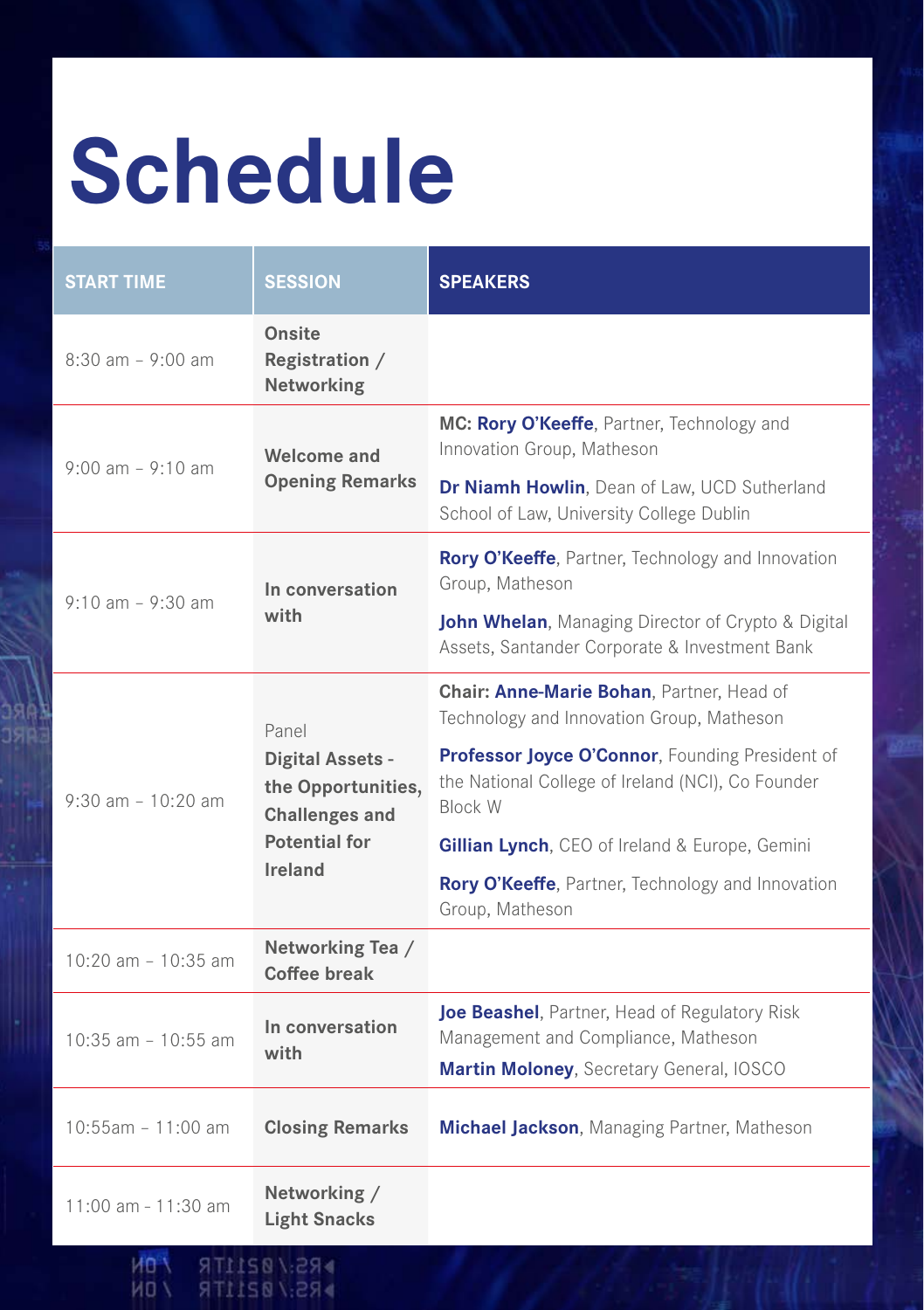

# <span id="page-2-0"></span>**Dr Niamh Howlin**

Dean of Law UCD Sutherland School of Law University College Dublin

**Dr Niamh Howlin** is an Associate Professor and Head of School and Dean at the UCD Sutherland School of Law.

Her primary research interests are Legal History and Criminal Justice, and she has published her work in international peer-reviewed journals, including the Journal of Legal History, the Law and History Review, Comparative Legal History, and the American Journal of Legal History. Her 2017 book 'Juries in Ireland: Laypersons and Law in the Long Nineteenth Century' (Four Courts Press) was shortlisted for both the DSBA Law Book of the Year 2018 and the IALT Kevin Boyle Book Prize 2019.

In 2018 she received a Research Impact Case Study award for her work which contributed to the President of Ireland issuing a posthumous pardon to Myles Joyce, who was wrongly hanged for murder in 1882. In 2021 she published a report on the 1895 trial of John Twiss which led to the granting of another presidential pardon on 16 December 2021.

Niamh sits on the Council of the Irish Legal History Society and on the Board of the Irish Manuscripts Commission.

She is currently writing a history of the Irish Bar in the 20th century. Niamh is a fellow of the Higher Education Authority in the UK and in 2017 was awarded a UCD College Teaching Excellence Award. She has taught a number of subjects at UCD including Property Law, Jury Trials, Criminal Law, Criminal Justice History and Legal and Professional Skills.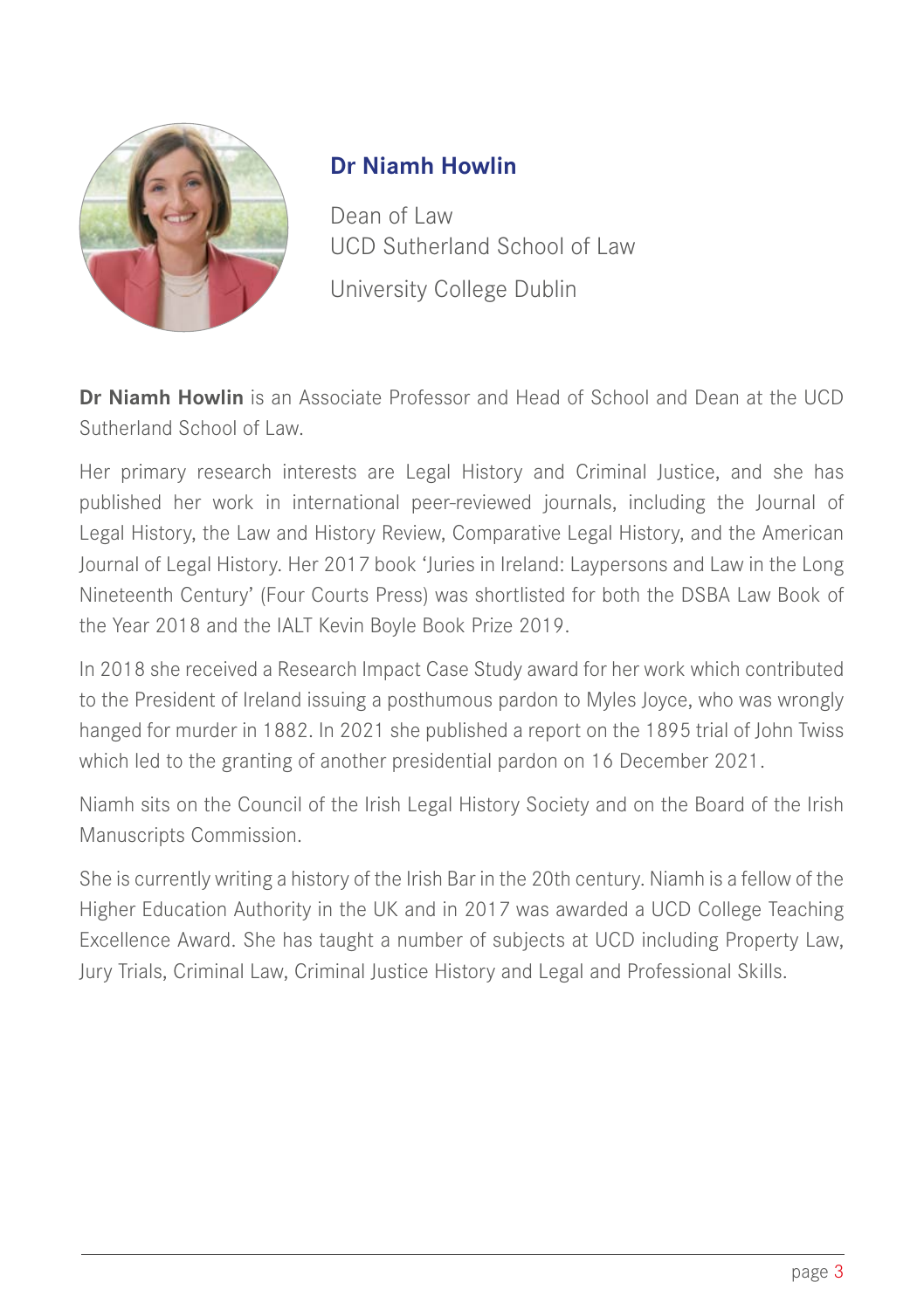

# **Gillian Lynch**

CEO of Ireland & Europe Gemini

**Gillian Lynch** is Head of Ireland and Europe for Gemini, a leading global cryptocurrency exchange and custodian for institutions and consumers. She assumed the role in April 2021, building a team in Dublin to prepare the leading exchange for its launch in Ireland and the EU.

Gillian's career includes roles in banking, strategy, IT and Operations. She previously served as Chief Strategy Officer for banking tech startup Leveris, and has twenty years of experience with the Bank of Ireland Group, including as Head of Retail Strategy & Planning in Ireland and Head of IT in the UK.

Gillian holds a Bachelor of Commerce from University College Dublin (UCD), and a Master of Business Studies from the Smurfit School of Business at UCD.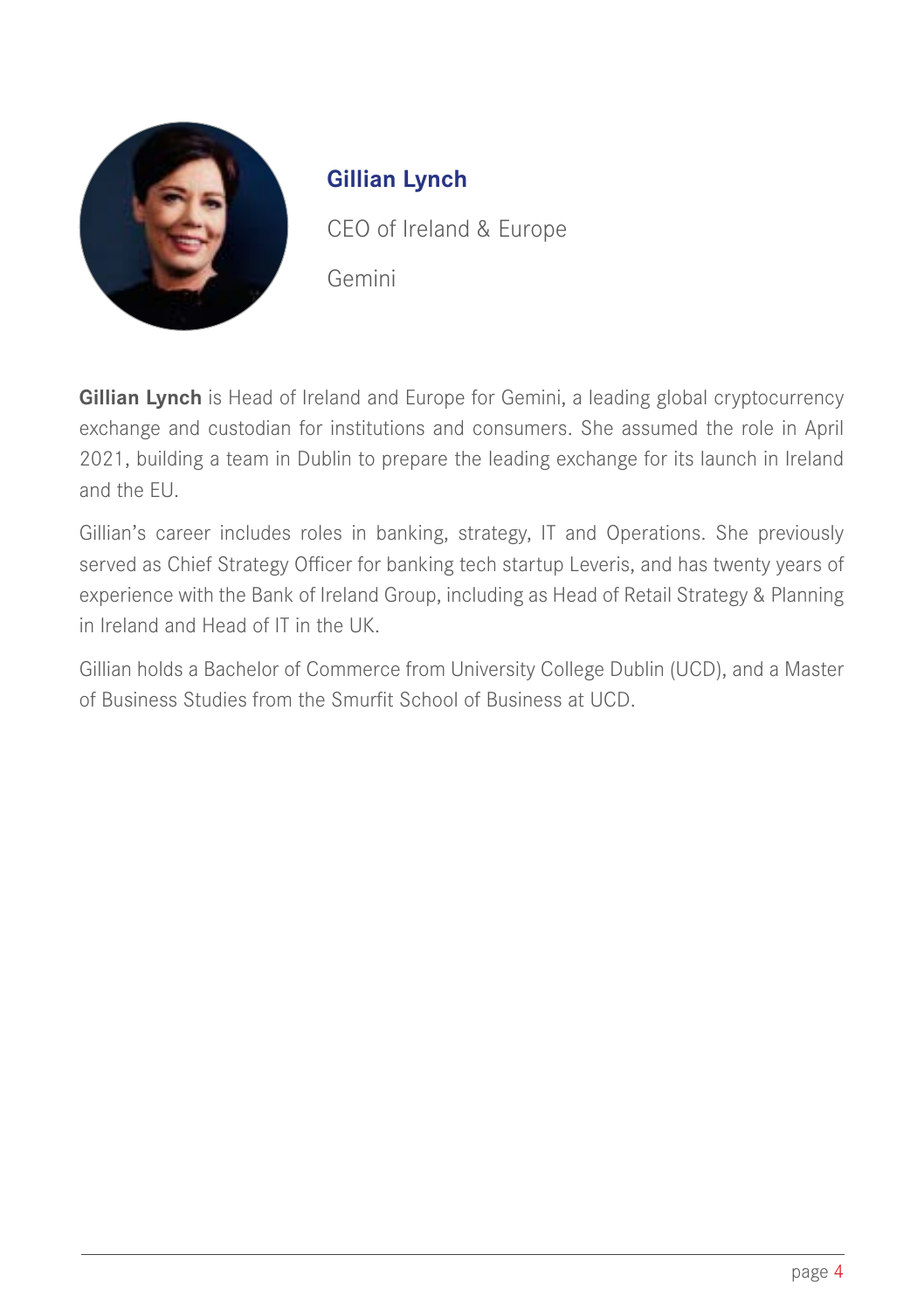

#### <span id="page-4-0"></span>**Martin Moloney**

Secretary General IOSCO

**Martin Moloney** joined the International Organization of Securities Commissions (IOSCO) in September 2021 as Secretary General.

Prior to joining IOSCO, Martin was Director General of the Jersey Financial Services Commission (JFSC) and before that he worked as a Special Adviser on Risk and Regulation to the Central Bank of Ireland (CBI), where he served for 16 years, previously heading up the Markets Policy, Markets Supervision, and Legal and Finance Divisions respectively. Prior to joining the CBI, Martin worked for brief periods in the Department of Justice and the Irish Competition Authority, and spent ten years working in the Irish Department of Finance in positions of responsibility in relation to both national and semi-State debt management and the sale of State banks. Martin spent his early career working in Industry at Barclays Bank and the Bank of Ireland in London.

Martin has an LLM in Business Law and a Masters qualification in Economic Policy, both from Trinity College Dublin. He has Postgraduate Diplomas in Arbitration, Regulatory Management and has completed professional examinations of the Chartered Institute of Bankers and the Chartered Institute of Arbitrators.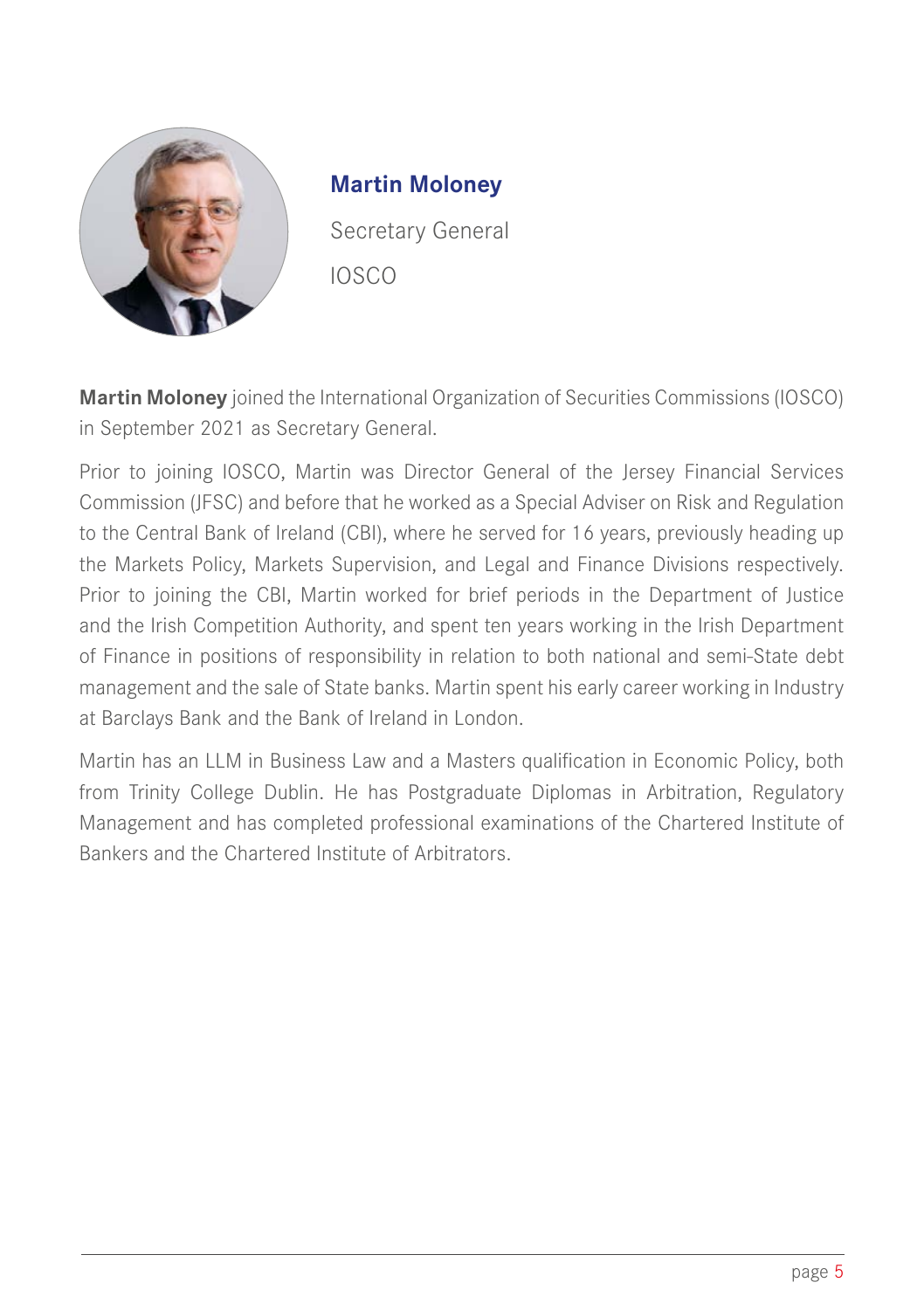

# <span id="page-5-0"></span>**Professor Joyce O'Connor**

Founding President of the National College of Ireland (NCI) Co Founder Block W

An Eisenhower Fellow, **Professor Joyce O'Connor** is the Founding President of the National College of Ireland (NCI), the first woman to be appointed President of a third level College in Ireland.

Her undergraduate and postgraduate education was undertaken in UCD, and later in Harvard University. Her early academic career included research and teaching positions in UCD, University of Calgary, Worcester Polytechnic Institute and the University of Limerick. She is recognised as a leading academic and researcher and has published widely, establishing two research centres focusing on social and economic issues.

Throughout her career, Professor O'Connor has championed access to education through her roles as President of NCI, and Chair and Board member of a number of organisations and agencies in further and higher education and community development. Recognising the importance of early learning in marginalised communities she established the Early Learning Initiative in NCI.

As Chair of the Vision for Change she was involved in redefining government policy in mental health. Professor O'Connor has consulted with the WHO and EU agencies, and has extensive experience as Chair and Board member of a range of governmental, semi-state, educational, community development and charity organisations. Working with the business community she served as Non-Executive Director in CRH plc, the Bank of Ireland ICS Building Society and the David Manley Emerging Entrepreneurs Awards. She has been recognised both nationally and internationally for her work, receiving honorary doctorates from Dublin Technological University and the Higher Education and Training Awards Council, as well as Women of the Year Award, an Award of Honour for Research and an Eisenhower Fellowship Distinguished Alumnus Award.

Currently Professor O'Connor is Co-Founder of BlockW; Chair of the Digital Group of the IIEA; Chair of Europe's Digital Future Think Tanks; Chair of the Education Skills and Innovation Working Group, Blockchain Ireland; Member of Blockchain Ireland Steering Group; Women4lT Ambassador Award (2022); a Governor of St. Patrick's University Hospital; Chair of the Research Ethics Committee SPMHS and Patron of Families Carer sin Ireland.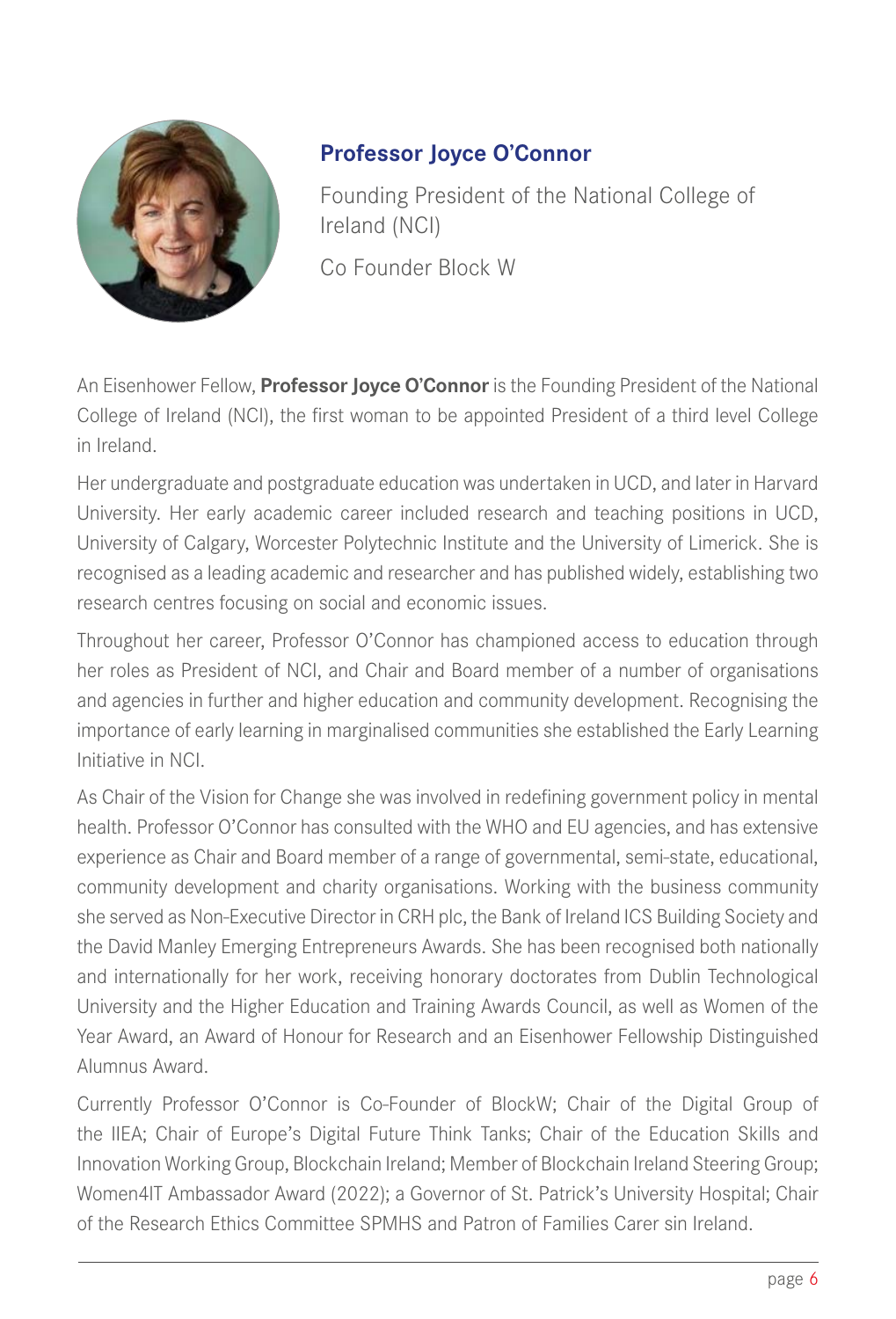

### <span id="page-6-0"></span>**John Whelan**

Managing Director of Crypto & Digital Assets Santander Corporate & Investment Bank

**John Whelan** is the Managing Director of Crypto & Digital Assets at Banco Santander's Corporate and Investment Bank in Madrid. He has been involved in crypto and blockchainrelated projects since 2014 and has led many initiatives using the technology since joining the bank in 2016 to lead its blockchain lab.

Prior to joining Santander, John was the founder of a Silicon Valley funded blockchain startup focused on institutional credit ratings and has deep expertise across the many different flavors of blockchain technology (Bitcoin, Ripple, Ethereum, Corda, etc.).

Before entering the blockchain space, John spent 10 years in the management consulting industry with a post-MBA stint in the trading pits at the Chicago Board Options Exchange.

John has an undergraduate degree in Chemical Engineering from University College Dublin and an MBA in Finance from DePaul University in Chicago.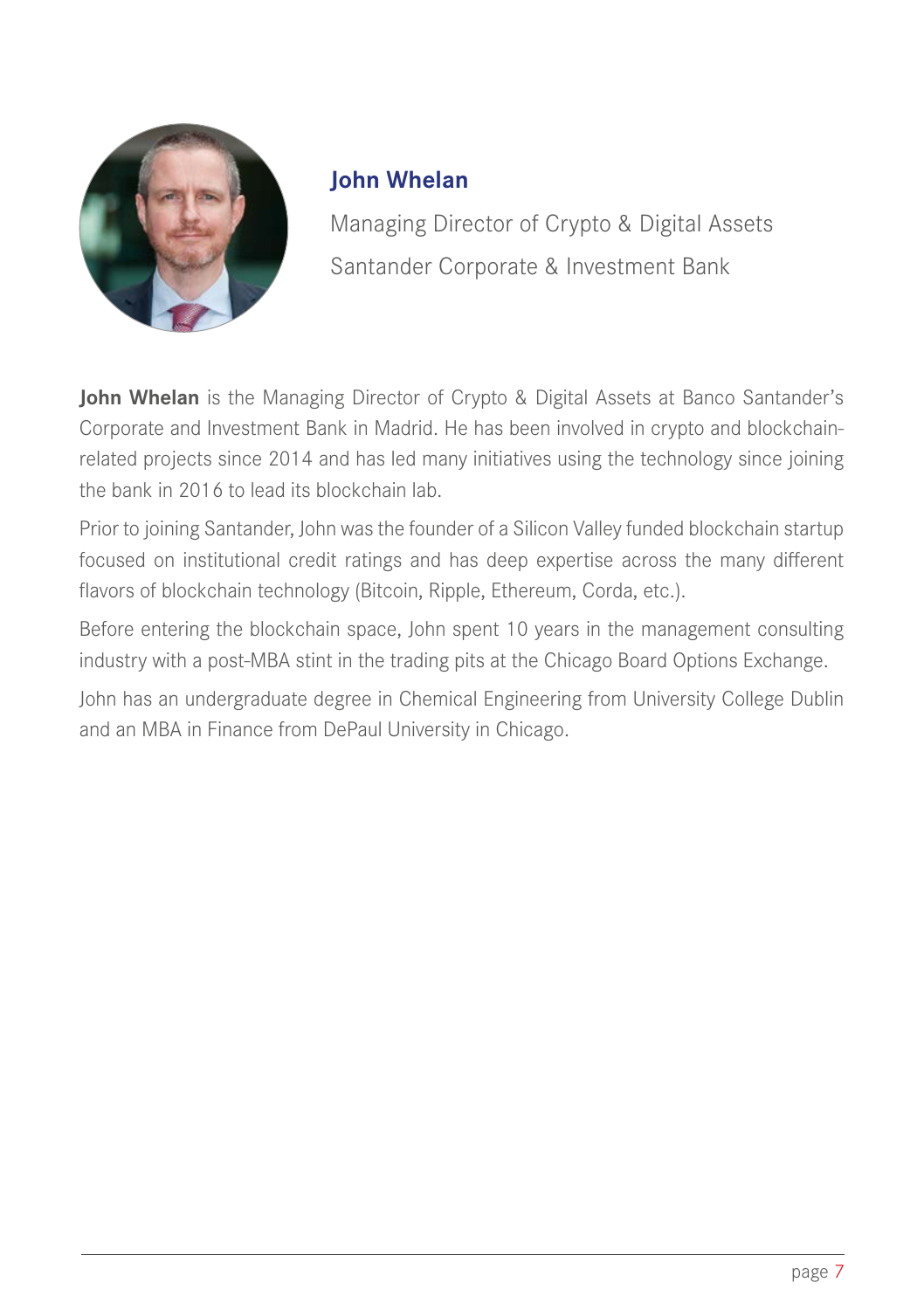

#### <span id="page-7-0"></span>**[Michael Jackson](https://www.matheson.com/people/michael-jackson)**

Managing Partner Matheson

**Michael Jackson** is the Managing Partner of Matheson.

Prior to his appointment as Managing Partner, Michael spent over ten years as head of Matheson's Financial Services practice. Michael advises many of the world's leading financial institutions, investment banks, asset management companies, broker-dealers and corporations carrying on business in Ireland or from Irish vehicles.

Michael was a member of the IFSC Funds Group established by the Department of An Taoiseach to consider and advise on legislative and other changes which are necessary or desirable to facilitate the continued growth of the Irish investment funds industry. He was also chairman of the legislative sub-group of the IFSC Funds Group.

Michael was chairman of the Irish Funds Industry Association (Irish Funds), which represents the interests of the Irish funds industry, during the 2009 / 2010 session and is a former director of Irish Funds. Michael was a member of the Primary Market Committee and Funds Listing Committee of the Irish Stock Exchange.

In 2018 he was invited by the then Minister of State for Financial Services, Michael D'Arcy TD, to join the Strategic Advisory Group established by the Minister to review Ireland's strategy for Financial Services to 2025.

Michael has spoken at a number of international financial services conferences. He has lectured at the law school of the Law Society of Ireland on financial services law and is a regular contributor to financial services publications.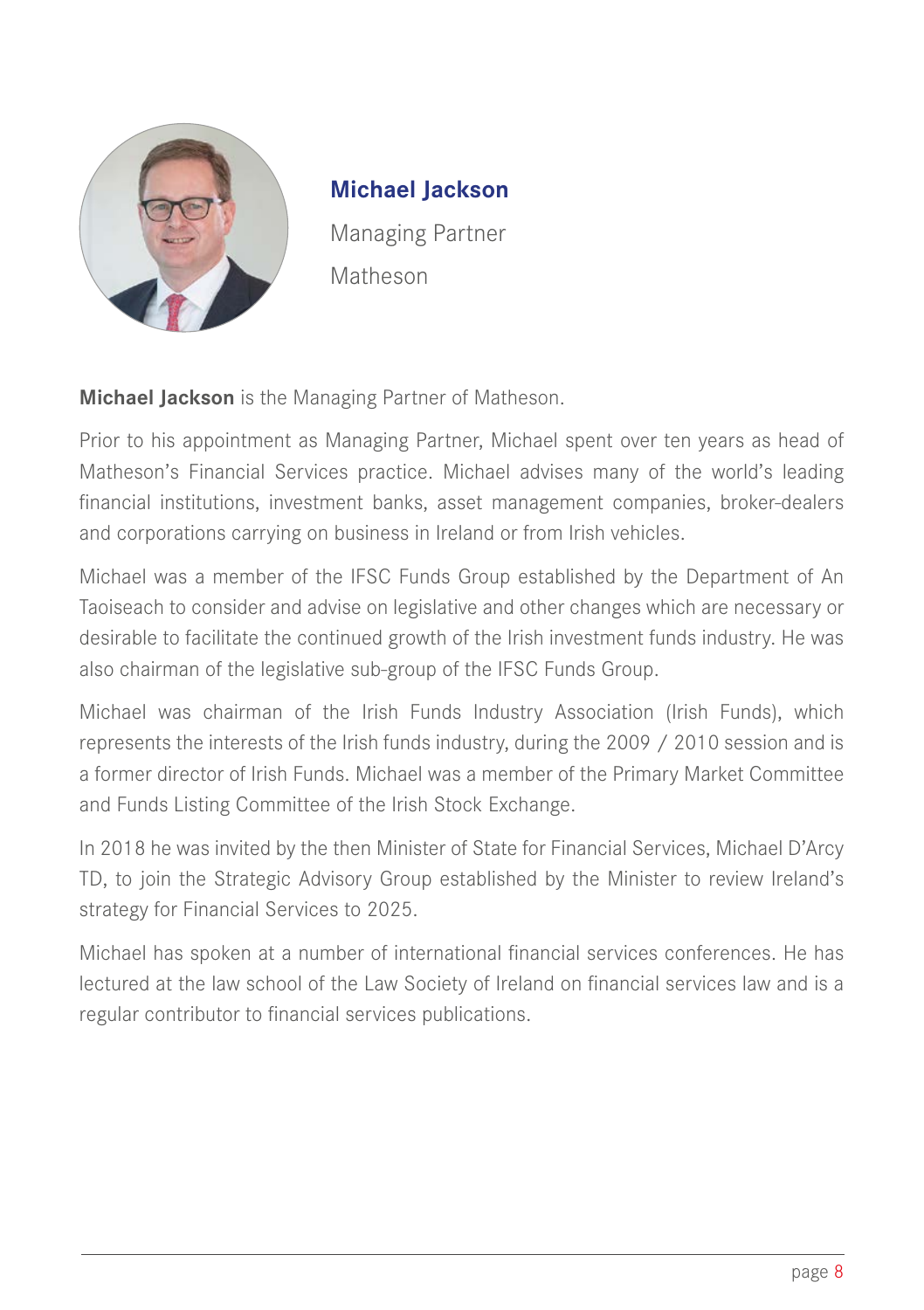

## <span id="page-8-0"></span>**Joe Beashel**

Partner Head of Regulatory Risk [Management and Compliance](https://www.matheson.com/people/joe-beashel) Matheson

**Joe Beashel** is a partner in the Financial Institutions Group. He has worked in the financial services industry for over 25 years in a variety of in-house and private practice roles.

Joe assists clients with the authorisation of new entities by the Central Bank of Ireland including banks, MiFID / investment firms, payment and eMoney firms, virtual asset service providers and others. He also assists in expanding the regulatory authorisations of existing entities. Drawing on his extensive industry experience, Joe provides practical advice and assistance to boards of directors, senior management, in-house counsel and compliance officers in relation to the impact of new regulation. He assists clients in the effective and timely implementation of any required changes and works to provide a robust assurance that implementation meets legal requirements. Joe and his team assist clients to carry out reviews of their process and procedures covering issues. He assists clients to prepare for reviews by the Central Bank and to deal with any Risk Mitigation Plans (RMPs) issued by the regulator.

When issues arise he assists clients in assessing the legal and regulatory impact and helps develop remediation plans. Where the Central Bank initiates its administrative sanctions process he works with clients to minimise the impact of any sanction imposed. He also helps clients who are dealing with complaints to the Financial Services Ombudsman to ensure the most favourable outcome possible.

Joe is a member of the Compliance Institute. He co-ordinates the drafting of course materials and lectures for the Institute of Bankers of Ireland as part of its Professional Development (Level 3) qualification. He has spoken and written on topics including the new Payment Services Directive, the updated Markets in Financial Instruments Directive and many others. He published [Fitness and Probity Handbook](https://www.matheson.com/docs/default-source/default-document-library/fitness-and-probity_final.pdf?sfvrsn=35730cf3_2) and [MiFID II Directory and](https://www.matheson.com/insights/detail/the-matheson-aml-toolkit-april-2021)  *[AML Toolkit](https://www.matheson.com/insights/detail/the-matheson-aml-toolkit-april-2021)*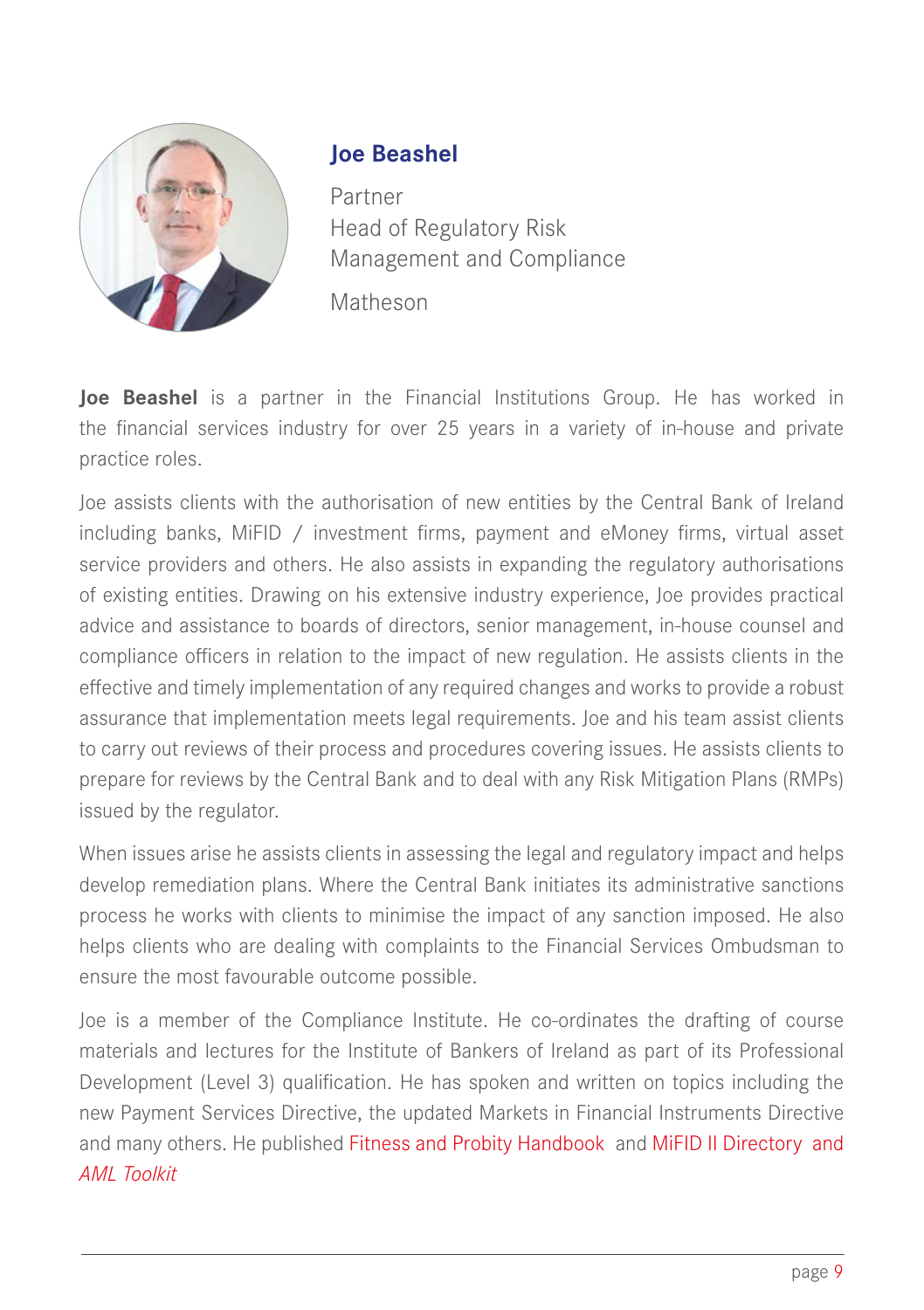

# <span id="page-9-0"></span>**Anne-Marie Bohan**

Partner [Head of Technology and Innovation Group](https://www.matheson.com/people/anne-marie-bohan) Matheson

**Anne-Marie Bohan** has over 20 years' experience in technology related legal matters, and is Head of Matheson's Technology and Innovation Group. Anne-Marie brings together significant practical experience in advising on technology and privacy legal issues with industry knowledge and an understanding of applicable regulatory rules and regulatory requirements. She advises on all aspects of technology and e-commerce law, as well as outsourcings and contracted services, with particular focus on the requirements of financial institutions and financial services providers in these areas.

Anne-Marie's practice includes advising a broad range of clients on data protection, privacy issues and cybersecurity issues, including employee data protection issues, data subject access requests and security breach incidents.

Anne-Marie has lectured on IT, data protection and financial services in the Law Society of Ireland, the National University of Ireland Maynooth, and more broadly. Anne-Marie is also a member of the Irish Funds FinTech working group.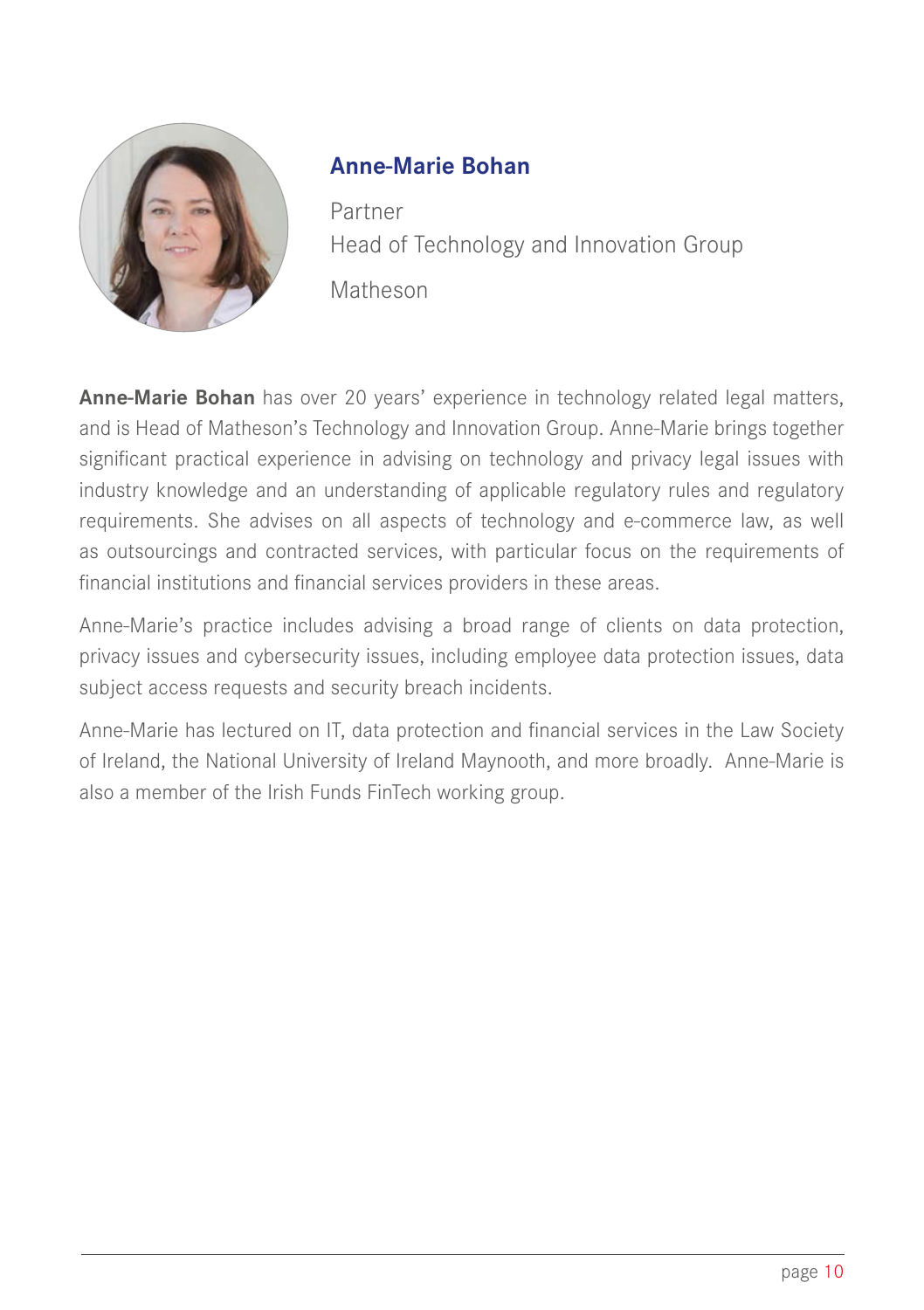# M<sub>C</sub>



#### <span id="page-10-0"></span>**Rory O'Keeffe**

Partner [Technology and Innovation Group](https://www.matheson.com/people/rory-o) Matheson

**Rory O'Keeffe** is a partner in Matheson's Technology and Innovation Group. Based in London, Rory has extensive experience in international and domestic technology and business transformation deals.

Rory brings together significant in-house and practical experience. He is a technology and outsourcing lawyer, with a particular specialism in cloud, digital and business transformation, AI, Robotics, IoT, cybersecurity, and complex technology contracting.

Prior to re-joining Matheson, Rory worked as Senior Legal Counsel in Accenture, a Fortune Global 500 company. Rory spent over 10 years working in London where he advised on a number of complex, high value, fast-paced, innovative, multi-jurisdictional deals. Accenture is a well-respected provider of professional services with leading capabilities in digital, cloud and security, covering more than 40 industries, with offerings in strategy, consulting, creative services, technology and operations. Rory supported industries in health, public services, communications and media telecommunications, financial services, utilities, and products.

Rory is a committee member of the Society of Computers and Law, specifically in the Inclusion and Diversity group. He regularly presents on topics, most recently on Cybersecurity, and Artificial Intelligence.